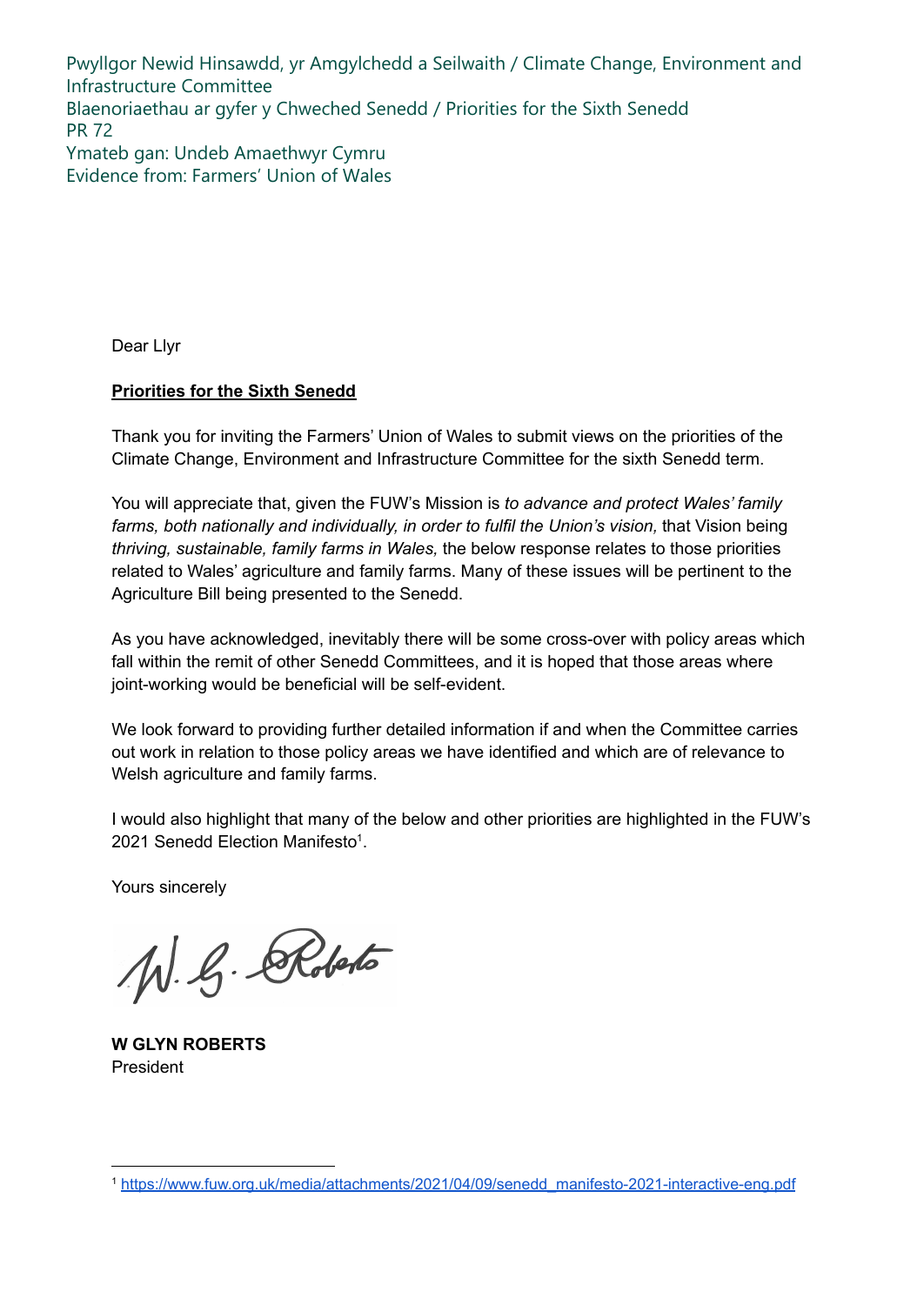Farmers' Union of Wales response to a Senedd Climate Change, Environment and Infrastructure Committee request for views on the priorities of the Climate Change, Environment and Infrastructure Committee for the sixth Senedd term

10th September 2021

# **Energy**

- **1.** Farm businesses in Wales have embraced and invested heavily in renewable energy creation, with a vast range of different technologies and energy sources being harnessed on-farm.
- **2.** In 2017, the Welsh Government announced a target of meeting 70 percent of Wales' electricity demand from Welsh renewable electricity sources by 2030. By 2018, 50 percent of the electricity consumed in Wales was generated from renewable energy sources, up from 19 percent in 2014 and 48 percent in 2017.
- **3.** Notably, the introduction of Feed in Tariffs (FITs) in 2010 played a central role in more than doubling renewable energy production in Wales from 2014 to 2017 by posing as an incentive for farmers to invest in such production with minimum financial risk.
- **4.** However, the abolition of FITs in 2019 has led to a significant slowdown in on-farm investment into renewable energy sources, consequently weakening the environmental benefits associated with private initiatives and diminishing the momentum of reaching Welsh Government's 2030 target.
- **5.** Furthermore, the Welsh Government's business rates relief scheme, which provided more than £1 million to 52 privately-owned hydropower projects in 2020 came to an end for those private schemes this year - schemes for which a reassessment of rateable values in 2017 saw rates rise by nearly 1000 percent compared to a previous valuation in 2010 - significantly undermining the viability of such schemes and sending a negative message to those considering investing in renewable energy.
- **6.** As the letter from the Ministers states, Welsh Government should see the devolved planning system as one of their "greatest levers" whilst ensuring that financial incentives (such as business rate relief, Feed in Tariffs and including renewable energy production as part of a future agricultural support scheme payment) are provided to ensure Welsh Government achieves their renewable energy targets.<sup>2</sup>

<sup>2</sup>https://business.senedd.wales/documents/s116925/Letter%20from%20the%20Minister%20and%20D eputy%20Minister%20for%20Climate%20Change%20on%20the%20Welsh%20Governments%20prio rities.pdf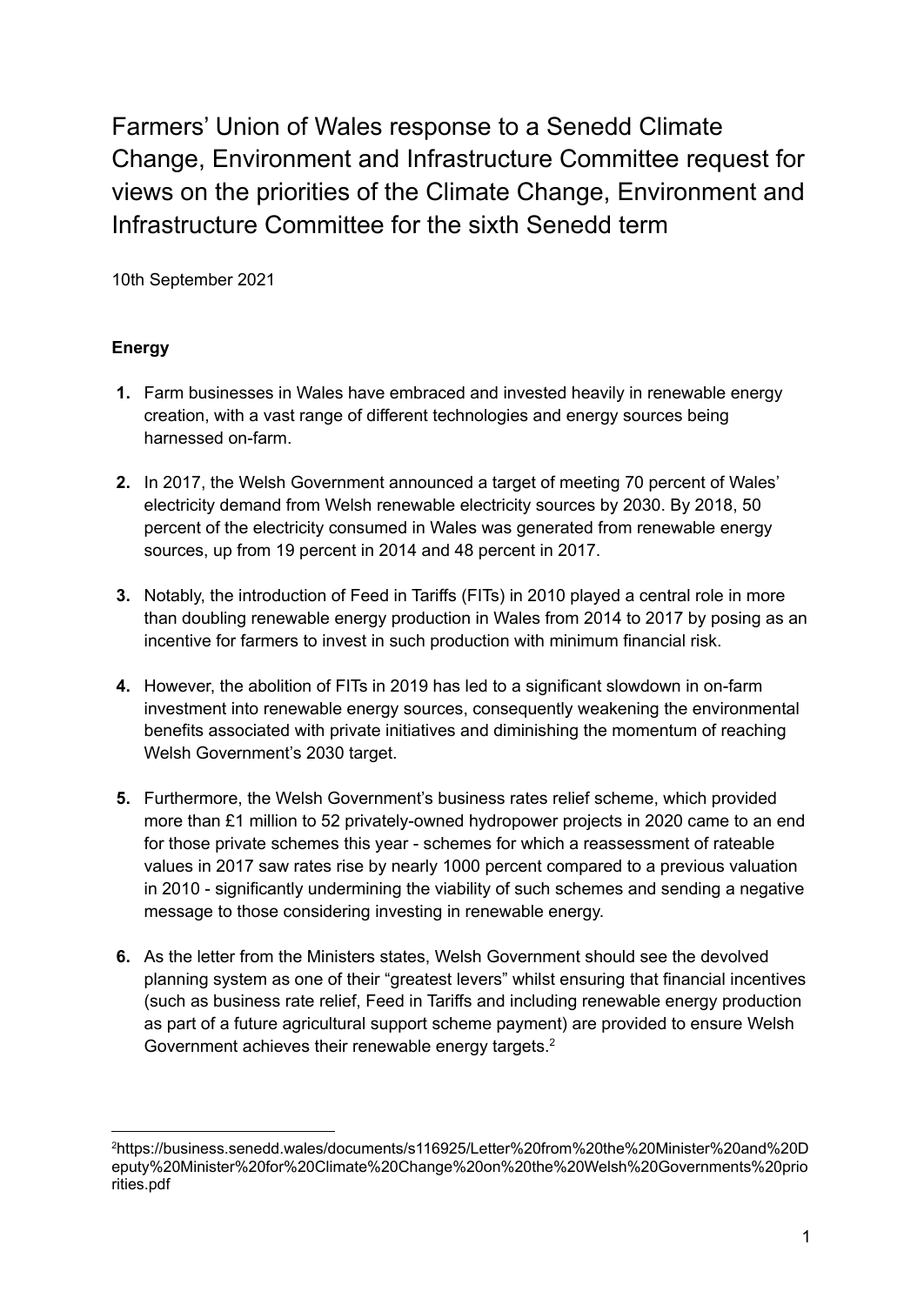**7.** Therefore, the FUW believes the Committee should review and recommend ways for the Welsh Government to assist farmers to produce renewable energy, including through the reintroduction of financial incentives such as those listed above to support and benefit from farmers' ability and willingness to invest in renewable energy technologies as a vital part of meeting Wales' renewable energy targets.

## **Marine Energy Programme**

**8.** Given that the FUW's Vision is thriving, sustainable, family farms in Wales, while the Mission of the Union is To advance and protect Wales' family farms, both nationally and individually, in order to fulfil the Union's vision, the Union will not comment on the Marine Energy Programme.

### **Climate Change and Net Zero**

- **9.** The FUW welcomes the fact that the Welsh Government's Climate Change Board is developing a holistic view on decarbonisation in recognition that it needs to take place across Wales' industries, particularly in relation to transport.
- **10.** The Welsh Government's ambition for a net-zero public sector by 2030 is also welcomed. The Welsh Government's acceptance for meetings to be held remotely as opposed to in Cardiff has enabled the FUW to reduce its travel costs and emissions and therefore the Union hopes that this continues beyond the Covid-19 pandemic.
- **11.** Whilst carbon offsetting and tree planting for the purpose of carbon sequestration (see below) is generating a great deal of discussion, particularly in the lead up to COP 26 and for the benefit of reaching net zero targets, the FUW would like to see a greater emphasis being placed on those sectors and portions of society with the greatest footprints reducing greenhouse gas emissions in the first instance.
- **12.** The Wales Agriculture Bill and associated support schemes should include targeted financial support to aid the improvement of on farm efficiency in economic and environmental performance as an important part of reaching net zero, rather than focussing entirely on carbon offsetting initiatives such as tree planting.
- **13.** Moreover, the FUW fully acknowledges that tackling the environmental challenges we face as a country and world are a priority that falls within the remit of all Senedd Committees - but that this should sit alongside, and not be allowed to eclipse the economic interests of the people and communities of Wales.
- **14.** As such, while the FUW recognises the mandate of the Committee, it is believed that in all its deliberations the Committee should ensure the three pillars of sustainability economic, environmental, and social - are given equal consideration and respect and taken forward in tandem by the Welsh Government and Senedd.
- **15.** Furthermore, the FUW believes that the Committee should seek to identify how the use of carbon calculators, for the benefit of carbon auditing and calculating the amount of carbon being produced and stored in Wales, will be consistent and managed in a such a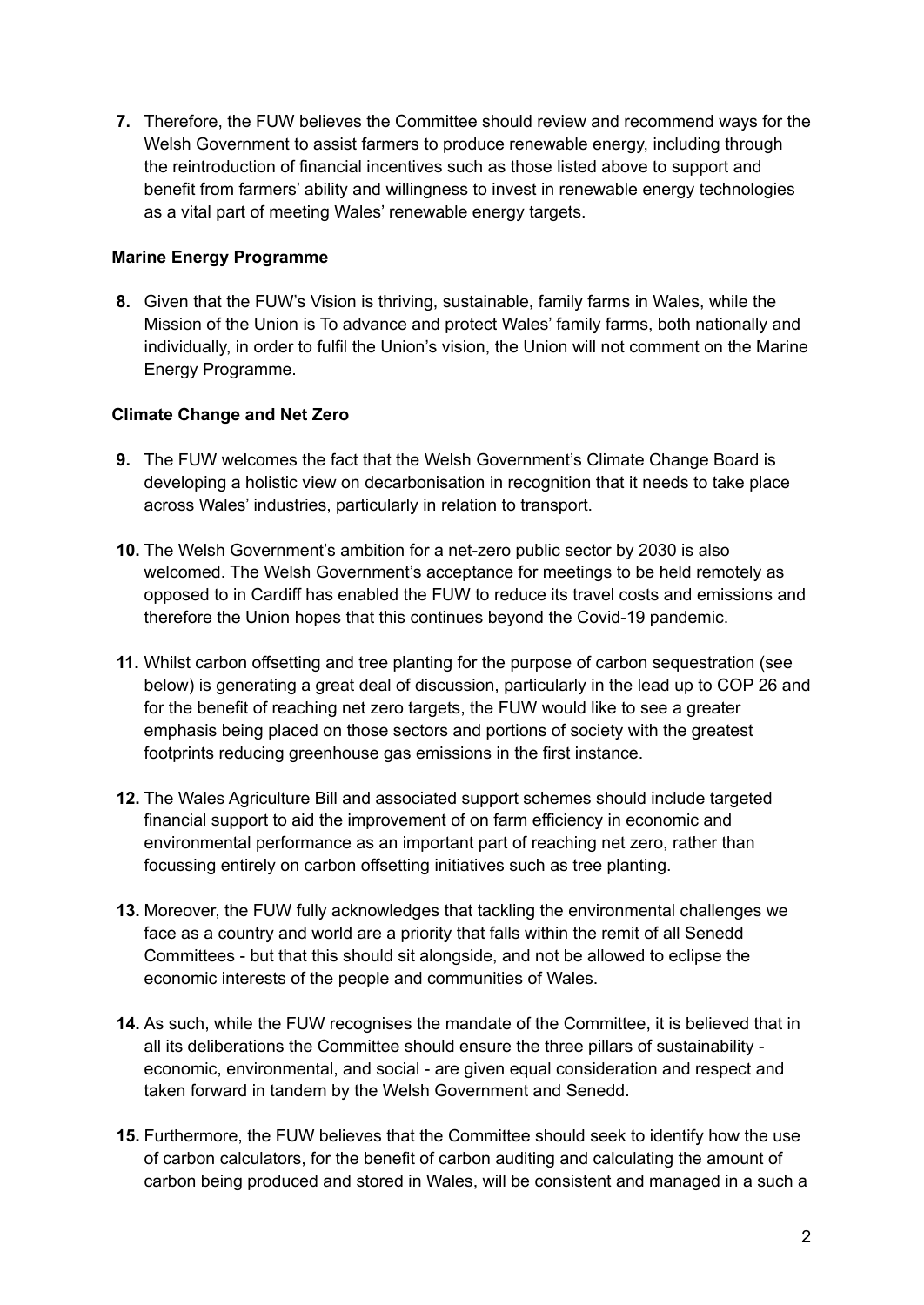way that enables Welsh Government to accurately measure progress towards net zero and pay farmers for carbon storage as part of the future support scheme.

# **Carbon Trading and Tree Planting**

- **16.** Over a third of the total woodland area in Wales is situated on agricultural land, with a further 92,000 hectares (ha) found beyond defined woodlands, such as hedgerows and in-field trees. The FUW recognises that increasing the woodland area in Wales will play an important part of addressing the climate change emergency as well as to enhance biodiversity. However, it should be noted that Welsh Labour Senedd Members recognise that their target of planting 5,000 ha per annum is ambitious given that annual woodland creation has not exceeded 2,000 ha per annum since 1975 in Wales.
- **17.** Nevertheless, how these ambitious targets are achieved and funded will be crucial in ensuring that Wales' rural economies and communities are not adversely impacted as what occurred decades ago as a result of large scale conifer plantations.
- **18.** Already there are numerous reports of farms and farmland in Wales being bought by businesses and individuals from outside of the country for the purpose of tree planting and carbon offsetting. In some cases, they are also receiving grants from Welsh Government to plant those trees, allowing Welsh tax payers' money to be taken out of Wales and undermining Wales' ability to reach net zero through the virtual exportation of Welsh carbon.
- **19.** Yet, despite the call for increased tree planting, farmers continue to face major obstacles to accessing initiatives for woodland creation. The committee should ensure that lessons learnt from various Welsh Government enquiries into tree planting barriers are implemented. 3
- **20.** The FUW believes that the Committee should evaluate how the impacts of tree planting can be mitigated through 'the right tree in the right place for the right reason' principle.
- **21.** The consequences of Wales' carbon being used to offset the emissions of other countries and industries on reaching Wales' net zero targets also requires immediate attention.
- **22.** Policies should focus on removing the barriers to tree planting and prioritising payments for the 'active farmer' rather than subsidising the landowners of Wales who are situated across the border to plant trees. This could be considered in line with the Economy, Trade and Rural Affairs Committee

<sup>&</sup>lt;sup>3</sup>Cynulliad [Cenedlaethol](https://business.senedd.wales/documents/s61971/FWP%2035%20Farmers%20Union%20of%20Wales.pdf) Cymru | National Assembly for Wales Y Pwyllgor Newid Hinsawdd, [Amgylchedd](https://business.senedd.wales/documents/s61971/FWP%2035%20Farmers%20Union%20of%20Wales.pdf) a Materion Gwledig | Climate Ch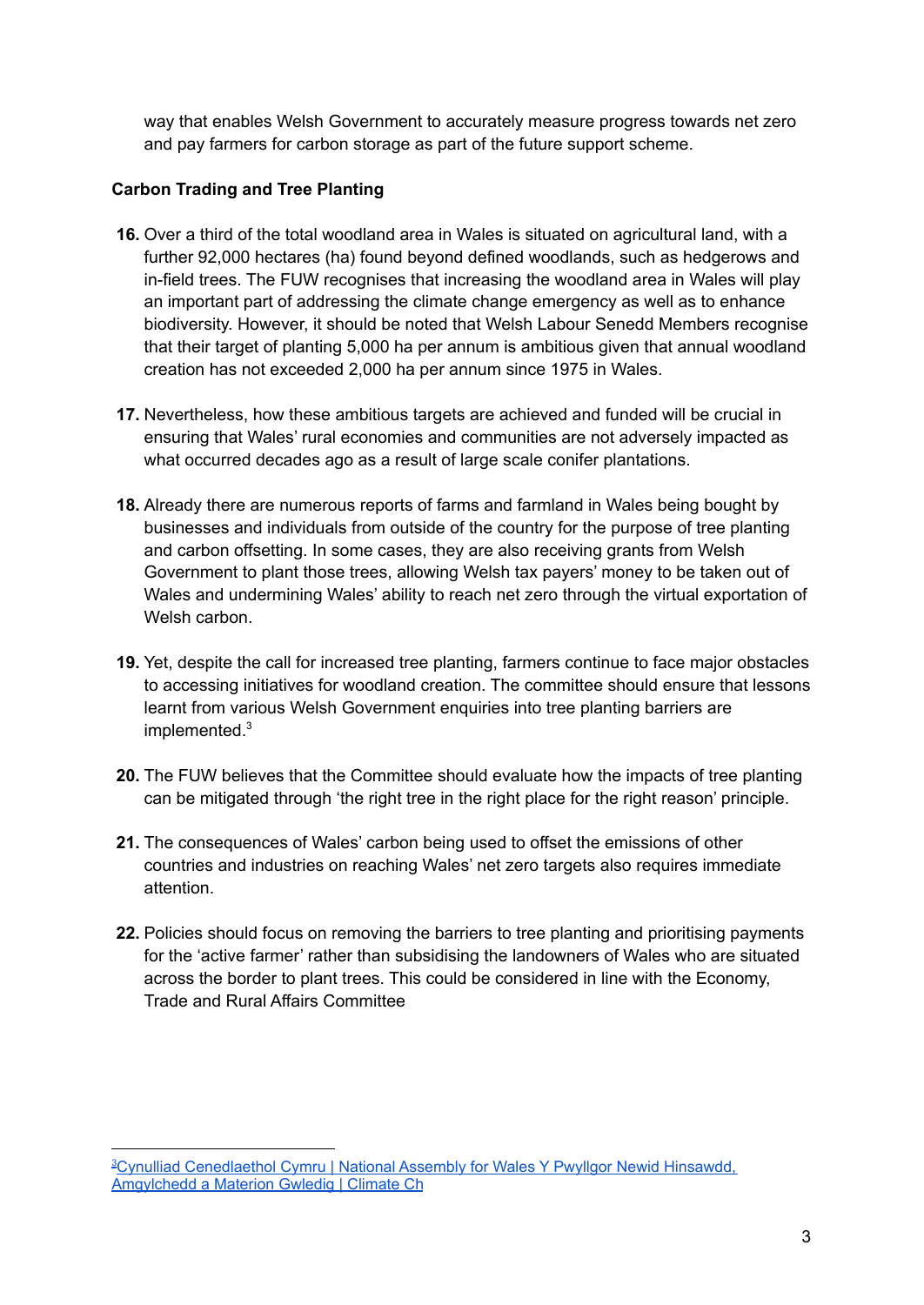### **Nature, Biodiversity and the Environment**

#### Scrutiny of the Sustainable Farming Scheme

- **23.** The proposed Sustainable Farming Scheme (SFS) will be the main delivery mechanism for enhancing biodiversity and the farmed environment. The FUW maintains that Welsh farmers have delivered on positive environmental outcomes for decades and must be fairly rewarded for what they have already delivered, continue to deliver and will deliver in the future.
- **24.** Despite there being a total of approximately 3,000 Glastir scheme contracts in Wales and the proposals around a future SFS would see a unique contract being created for each and every farm holding, it remains a struggle to obtain accurate and up to date figures on the work farmers have completed via Glastir schemes since it's introduction in 2012.
- **25.** The FUW has raised numerous concerns regarding the proposed future scheme being focussed entirely on public goods in response to the three consultations; Brexit and Our Land<sup>4</sup>, Sustainable Farming and Our Land<sup>5</sup>, Agriculture White Paper<sup>6</sup>, and Welsh Government must recognise that a holistic and Wales-based approach is required as emphasised in the joint FUW - NFU Cymru The Welsh Way Forward report.<sup>7</sup>
- **26.** Notwithstanding the design of a new scheme, there remains a lack of clarity regarding how and when the new scheme will work and be implemented despite the 2024 deadline for a Wales Agriculture Bill to be in place, making future planning, finances and investment difficult.
- **27.** The FUW would urge the committee to scrutinise the SFS and to note how little has changed despite three consultation papers in 2018. The Committee should recognise the policies being proposed in The Welsh Way report and FUW's consultation responses in sight of the direction Welsh Government is progressing with the future support mechanism in Wales.
- **28.** Furthermore, lessons learned from previous and current schemes should be used to form the new scheme, in addition to the data collected via RPW Online rather than attempting to create a new system from scratch.

<sup>7</sup> A Welsh way [forward](https://www.fuw.org.uk/images/pdf/NFU-FUW_leaflet-English.pdf) <sup>6</sup>Farmers' Union of Wales response to the Welsh [Government's](https://www.fuw.org.uk/media/attachments/2021/04/20/agricultural-whitepaper-response-march-2021-full.pdf) Agriculture (Wales) White Paper

<sup>4</sup>[https://www.fuw.org.uk/media/attachments/2020/01/22/brexit-and-our-land-consultation-response-oct-](https://www.fuw.org.uk/media/attachments/2020/01/22/brexit-and-our-land-consultation-response-oct-2018.pdf)[2018.pdf](https://www.fuw.org.uk/media/attachments/2020/01/22/brexit-and-our-land-consultation-response-oct-2018.pdf)

<sup>&</sup>lt;sup>5</sup>[Sustainable](https://fuw.org.uk/images/pdf_header_images/policy_pdfs/SFOL_Consultation_Response_FINAL_301019.pdf) Farming and Our Land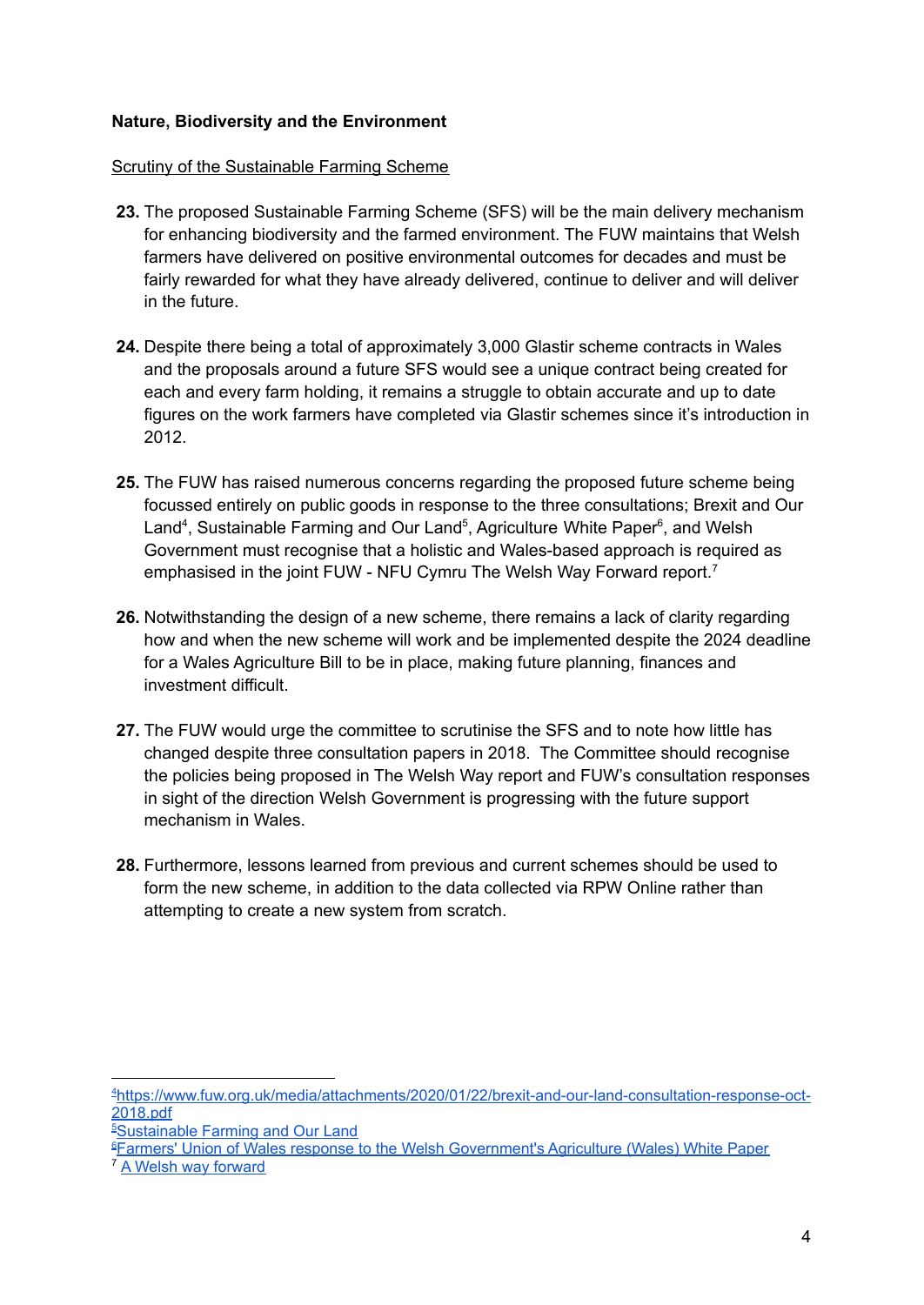## Funding and Investment

- **29.** Uncertainty in regard to finances can act as a major barrier to a farmer's ability to invest and plan for the future. The Minister's letter states their aim to *"step up our investment in resilient ecological networks."* However, the FUW maintains that cuts to Wales' agricultural and rural development funding by the UK Treasury will result in adverse impacts on Wales' rural economies and communities, as will cuts to agricutural and rural budgets implemented by the Welsh Government.
- **30.** Therefore, the FUW would suggest that the Committee should undertake an assessment of the impact cuts to agricultural budgets in Wales would have on the industry and Wales as a whole.
- **31.** Indeed, studies by the RSPB and National Food Strategy Team have concluded that in order to achieve biodiversity enhancement and climate change mitigation measures on farms alone (other objectives which justify funding aside), the agricultural budget would need to be increased<sup>8</sup>.

# Global impact and off-shoring environmental impacts through trade deals

- **32.** Biodiversity loss is a global issue and there is a need for Wales to reduce its impact outside of Wales to tackle this problem. This is a refreshing acceptance of global responsibility by any Government, and reflects goals in the Future Generations Act to reduce the global impact of biodiversity loss.
- **33.** The international trading of agricultural products is particularly important in the context of global environmental impacts, especially given the agreed in principle free trade agreement between the UK and Australia.
- **34.** Food produced to lower standards has a direct impact on the environment. As stated in the UK National Food Strategy, *"food that is imported has a total impact on species loss ten times greater than the food we produce domestically." <sup>9</sup>* Therefore, it is imperative that Welsh producers are not placed at an uncompetitive disadvantage and undercut by cheaper food imports produced to lower standards.
- **35.** There is great concern that the liberalisation of trade between the UK and major net exporting countries such as Australia will result in a decline in domestic food production, shifting the environmental impact of producing food to another part of the world and making the global issue much worse.
- **36.** In this context, it is also notable that decisions taken by the Welsh Government and Senedd which add to restrictions and production costs for Welsh farmers will increase the competitive advantage of farmers in countries with which trade deals are struck,

<sup>&</sup>lt;sup>8</sup> 24 Rayment, M. (2019). Paying for public goods from land management: How much will it cost and how might we pay? A report for the RSPB, the National Trust and The Wildlife Trusts. Rayment Consulting Services Ltd. Available at: https://www.wildlifetrusts.org/sites/default/files/2019-09/Paying for public goods final report.pdf

<sup>9</sup> <https://www.nationalfoodstrategy.org/the-report/>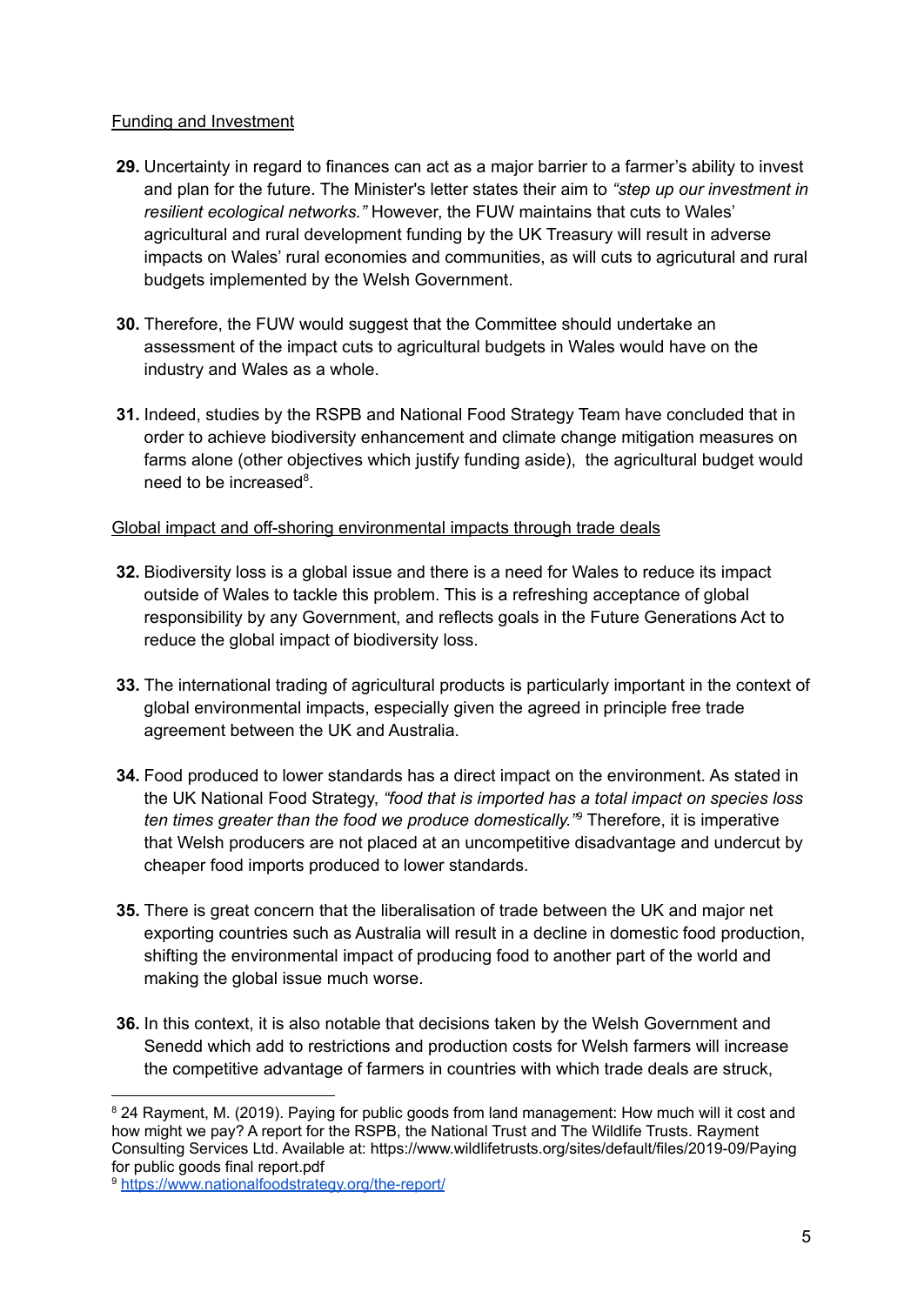leading to reductions in domestic food production and increases in environmental damage in countries with lower standards.

**37.** As such, the FUW believes the Committee should consider these trade deals as they emerge, in the context of how the importation of food produced to lower environmental standards could negatively impact on Wales' ambitions, how these might be mitigated by actions of the Senedd, and the additional adverse net impacts of domestic rules which add to the competitive disadvantages of Welsh farmers.

### Grasslands and livestock for nature and biodiversity

- **38.** The FUW hopes that the Welsh Government will recognise that the agricultural areas of Wales categorised as LFA and SDA are 79% and 56% respectively and therefore disregard Defra's decision to exclude low input and unimproved grassland from its Sustainable Farming Incentive Scheme.<sup>10</sup>
- **39.** A simplistic tree planting and stock reduction approach (Land 'sparing') as proposed by some would fail to take advantage of Wales' best resources.
- **40.** Despite the fact that the Water Resources (Control of Agricultural Pollution) (Wales) 2021 regulations are in the process of being reviewed by the Economy, Trade & Rural Affairs Senedd Committee, the current approach will require huge investments into infrastructure and inevitable lead to many ceasing to rear suckler cows in the hill and upland areas of Wales where the vast majority of land is classed as LFA and SDA.
- **41.** Numerous studies have documented that reductions in grazing and subsequent loss in vegetation structure can result in adverse impacts for bird species such as the Golden plover and Curlew, now considered the most pressing bird conservation priority in the UK.
- **42.** An analysis by the charity Plantlife showed that *"...more than half of all wild plants need regular management or disturbance to thrive; 611 (39.6%) species will decline within a decade if the land on which they grow is simply abandoned and 127 (16.4%) will decline within 1-3 years. Moreover, of 112 Critically Endangered and Endangered vascular plant species, 84 (75%) will decline or even disappear if land is abandoned. Land abandonment and undermanagement is now identified as one of the major threats to sites where Red Data List plants grow and to open habitats in the UK and Europe."* 11
- **43.** It is evident that the loss of upland and hill reared suckler herds would result in the decline in species diversity and therefore the current approach would go against a longstanding policy of the Welsh government to support farmers through environmental schemes such as Glastir to animals in recognition of the benefit this provides for biodiversity.

<sup>10</sup> https://gov.wales/farm-incomes-april-2019-march-2020

<sup>11</sup> https://www.plantlife.org.uk/application/files/6815/6475/5040/Rewilding\_Position\_Statement.pdf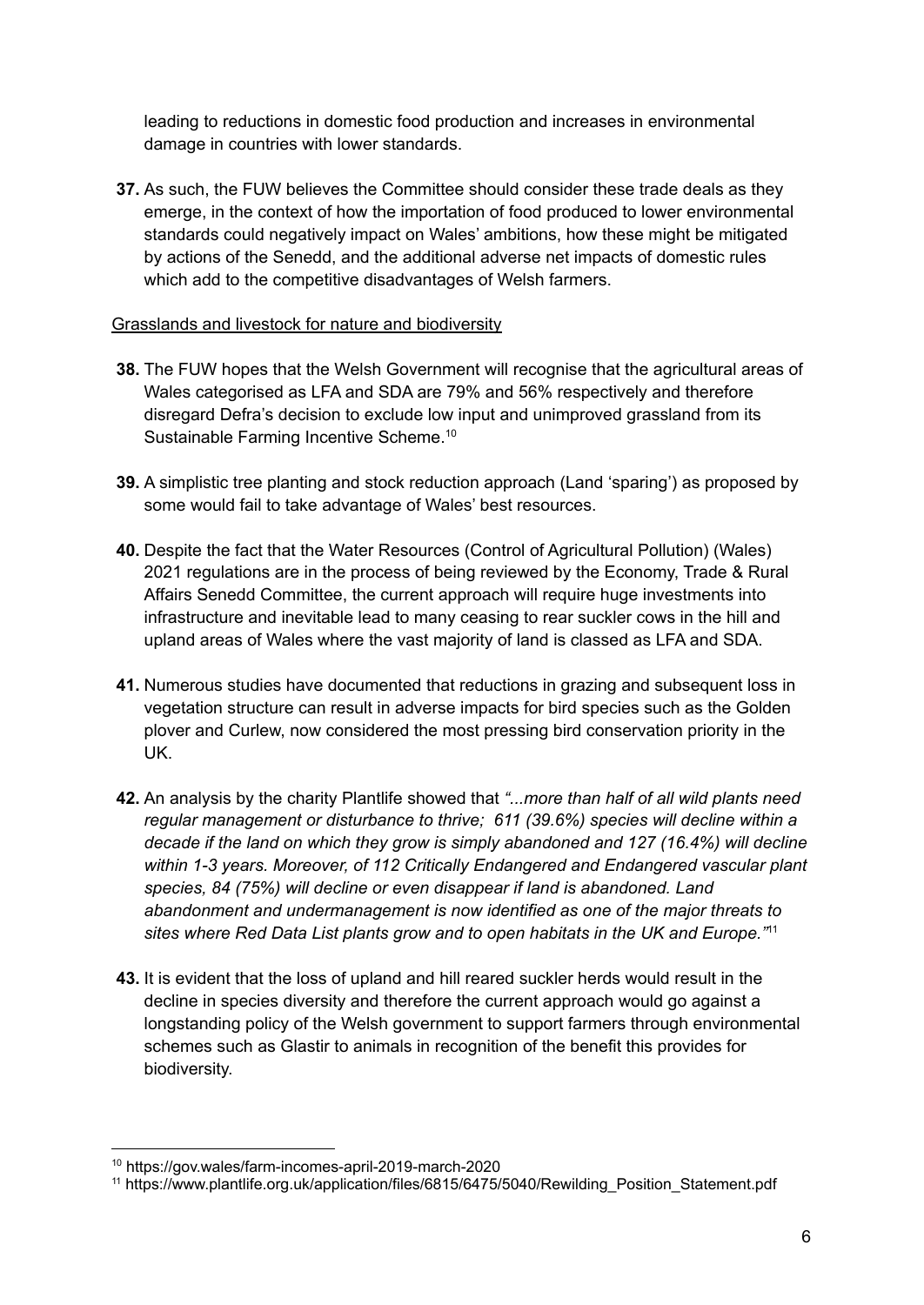**44.** The Committee should therefore ensure that future policies reflect Wales' unique assets and enhance biodiversity through active management approaches as scientifically proven rather than setting land aside.

# **Circular economy**

- **45.** The Minister's letter emphasised that another way to stimulate decarbonisation is to lengthen the use life of materials and meet needs using sustainable alternatives.
- **46.** There remains a lack of initiative by the Welsh Government and Local Authorities when it comes to the use of local food products in schools, hospitals and other public sectors.
- **47.** The FUW has long maintained that the Welsh Government should seek to include Welsh wool when it comes to public procurement policies, particularly for the use of carpets and seats in new Welsh Government buildings.
- **48.** Yet, the closure of global wool markets due to the Covid-19 pandemic and the backlog of wool and significantly low prices paid to producers has reinforced the Union's position as the British Wool industry recovers.
- **49.** Therefore, the FUW believes that the Committee should explore ways in which the Welsh Government can enhance public procurement across all Local Authorities and include British Wool to increase the use of such renewable, natural fibres in Welsh Government buildings.

# **Digital Infrastructure and Data**

# Improve rural broadband speeds

- **50.** More than half of those living in rural areas do not have access to internet speeds of 10Mbps per second<sup>12</sup>. The FUW has campaigned relentlessly over recent years for the reliability and speed of rural broadband to be improved.
- **51.** The FUW is fully supportive of moves which encourage the use of online services where they are available and practical in order to reduce administrative burdens and minimise the risk of errors, and has demonstrated this in terms of our support for RPW Online and the instrumental work the Union has played in completing online SAF submissions on behalf of its membership.
- **52.** However, many farmers are still unable to complete online SAF, BCMS or EIDCymru submissions due to poor broadband, therefore the importance of investing into such

<sup>12</sup> <https://www.ukonward.com/wp-content/uploads/2021/08/NFU-Onward-Summary-Report.pdf>